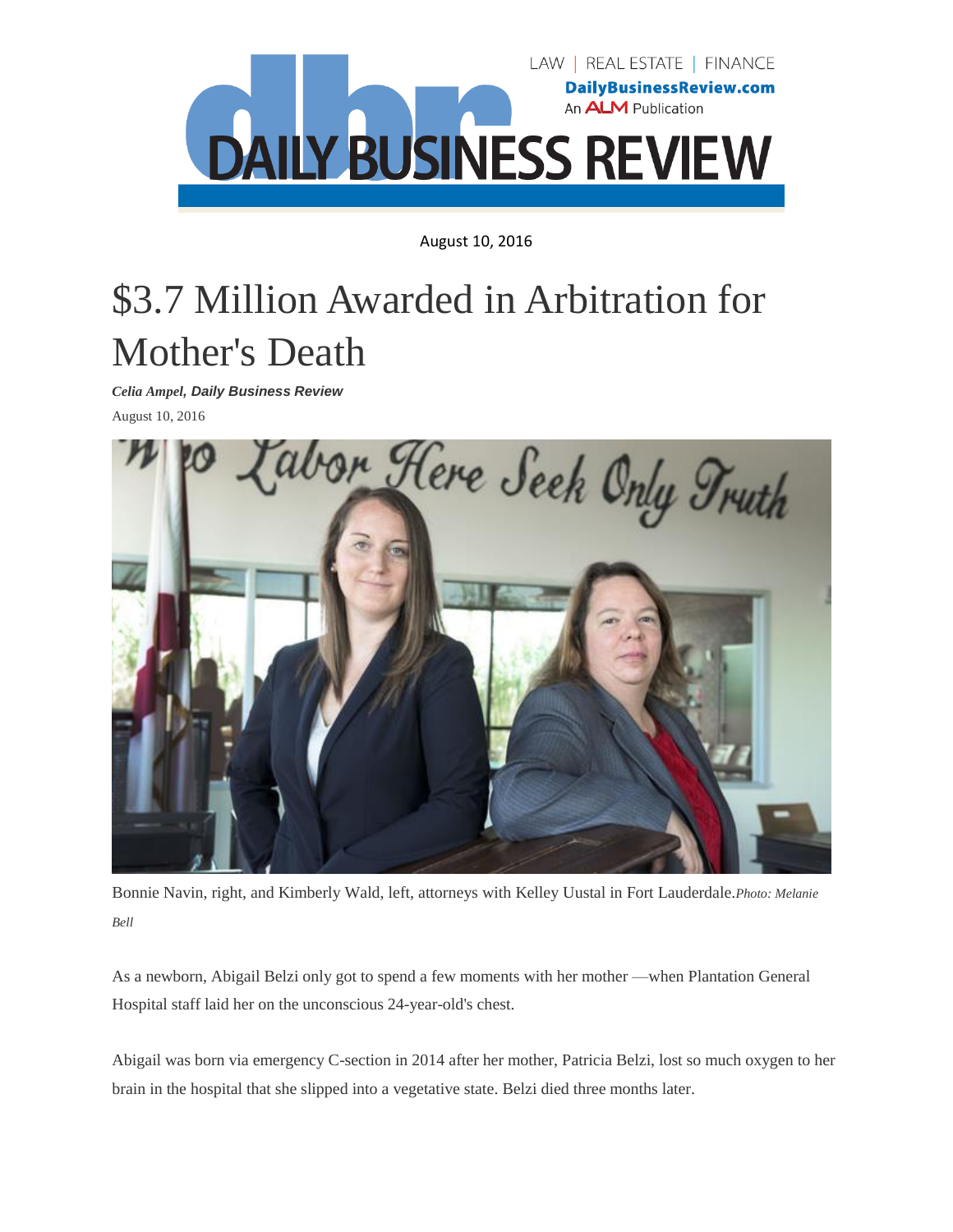The baby's birthday, Aug. 8, is also "a constant reminder of a loss," said Fort Lauderdale attorney Bonnie Navin of Kelley/Uustal.

This year, the day came just after Navin and her colleagues won Abigail and her father a \$3.73 million arbitration award on medical malpractice claims against the hospital. The arbitration panel also ordered the hospital to pay about \$560,000 in legal fees and costs.

Plantation General Hospital admitted Patricia Belzi after she arrived at the emergency room with shortness of breath. Emergency medical technicians placed the 33-weeks-pregnant woman on oxygen, but hospital staff removed it, Navin said.

As eight hours went by, Belzi had more and more trouble breathing, until she started spitting up blood. An anesthesiologist wasn't available, but an emergency room doctor decided it was time to intubate Belzi.

"Within minutes, she goes into respiratory arrest," Navin said. "They realize that they're losing her, and that there's no way to keep her alive at this point."

The doctors performed an emergency C-section to save Abigail, who was sent to the neonatal intensive care unit and is healthy today. They tried to revive Belzi, but she remained in a vegetative state until she died of a heart attack on Nov. 18, 2014.

Because Florida tort law limits recovery for noneconomic damages to \$250,000 per claimant, Navin knew her team would have to make a strong case that Abigail and Bernard Belzi, Patricia Belzi's husband of one year, had suffered immense economic damages.

At arbitration, Navin and her colleagues Robert Kelley and Kimberly Wald argued that a mother's job is many jobs rolled into one: a tutor, a nurse, a nanny. To replace the services Patricia Belzi would have provided, her husband would have to hire several workers, not just one, they argued.

"In the world the defendants live in, they want to believe you can hire someone to do all these things for one small price of \$10 an hour, or whatever it may be," Navin said.

An attorney for the hospital, John Mauro of Billing, Cochran, Lyles, Mauro & Ramsey in Fort Lauderdale, did not respond to a request for comment by deadline.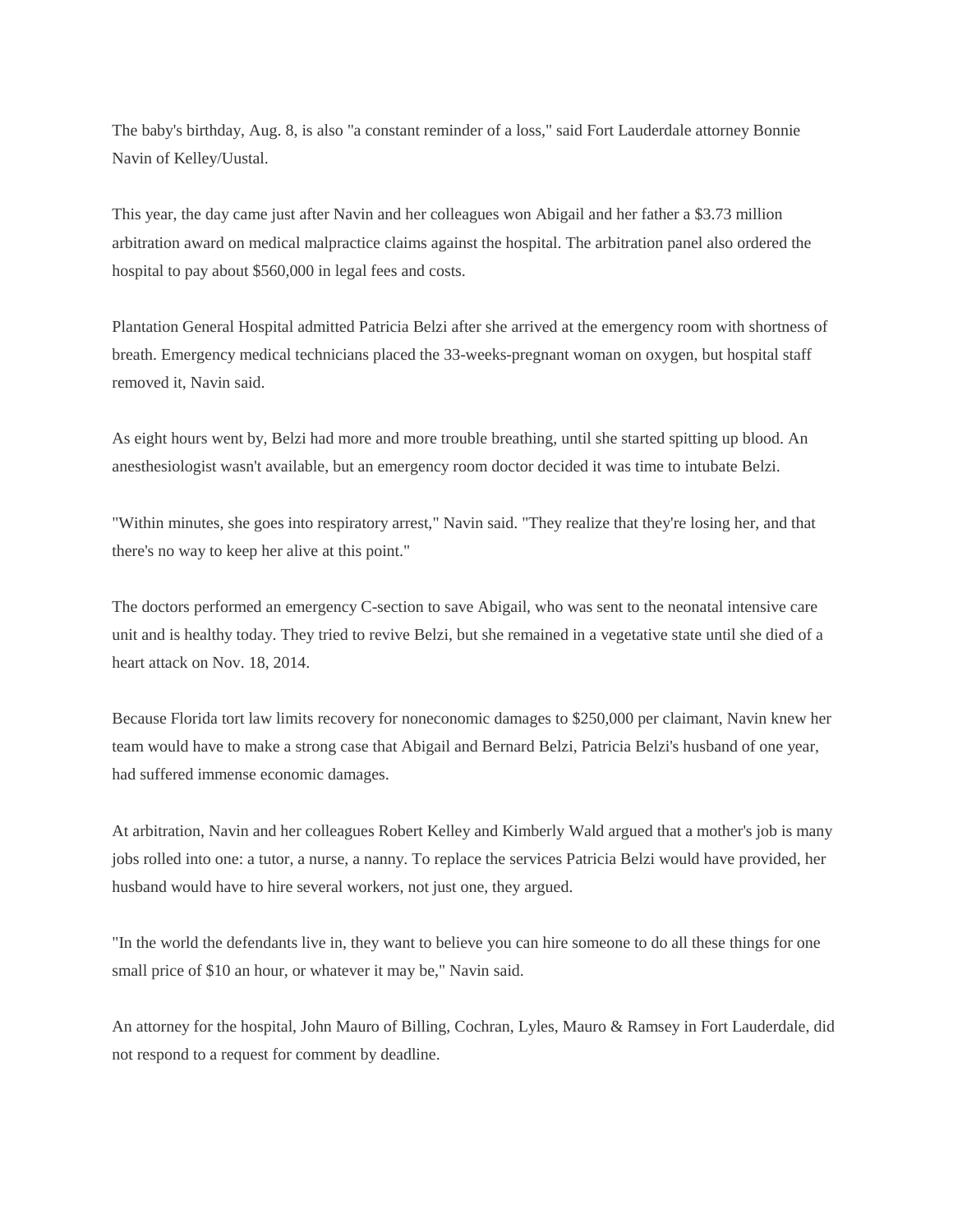Patricia Belzi also would have been a breadwinner for the family after she finished school, the plaintiffs argued. The Haitian-American was earning her associate's degree in radiologic technology at Keiser University and planned to become a registered nurse.

"She wanted to go back into the Haitian community and help women and children as a nurse practitioner," Navin said.

Lawyers for the hospital argued testimony from friends and family about Belzi's plans was hearsay. They asked the court to award damages based only on what the young woman had accomplished, not what she might accomplish had she lived.

The arbitration panel declined to accept the theory, finding that Belzi's ambitions mattered in the calculation of damages.

After three days of arbitration, the panel awarded approximately \$1.4 million for loss of support, \$1.81 million for loss of household services and \$23,000 in funeral expenses. It also awarded the statutory maximum, \$250,000 each for Abigail and Bernard Belzi, for emotional damages.

Navin said it was rare for a Florida medical malpractice case to make it to arbitration. The cases usually settle because the law requires the defendant to pay for arbitrators' time and the facility.

But in this case, the two parties' valuation of the damages varied too much, she said.

Navin said she believed a jury would likely award a "sympathetic and wonderful family" like the Belzis \$5 million to \$10 million, but the noneconomic damages cap kept the award below that range.

"This statute on the caps hasn't changed since 1988," she said. "So \$250,000 in 1988 might have seemed like a lot of money to compensate someone who's lost a loved one, but not in today's society."

The arbitration panel comprised Administrative Law Judge June McKinney, Israel Reyes of the Reyes Law Firm in Coral Gables and David Prather of Clark, Fountain, LaVista, Prather, Keen & Littky-Rubin in West Palm Beach.

Case: Bernard Belzi v. Plantation General Hospital

Case no.: 15-3711MA